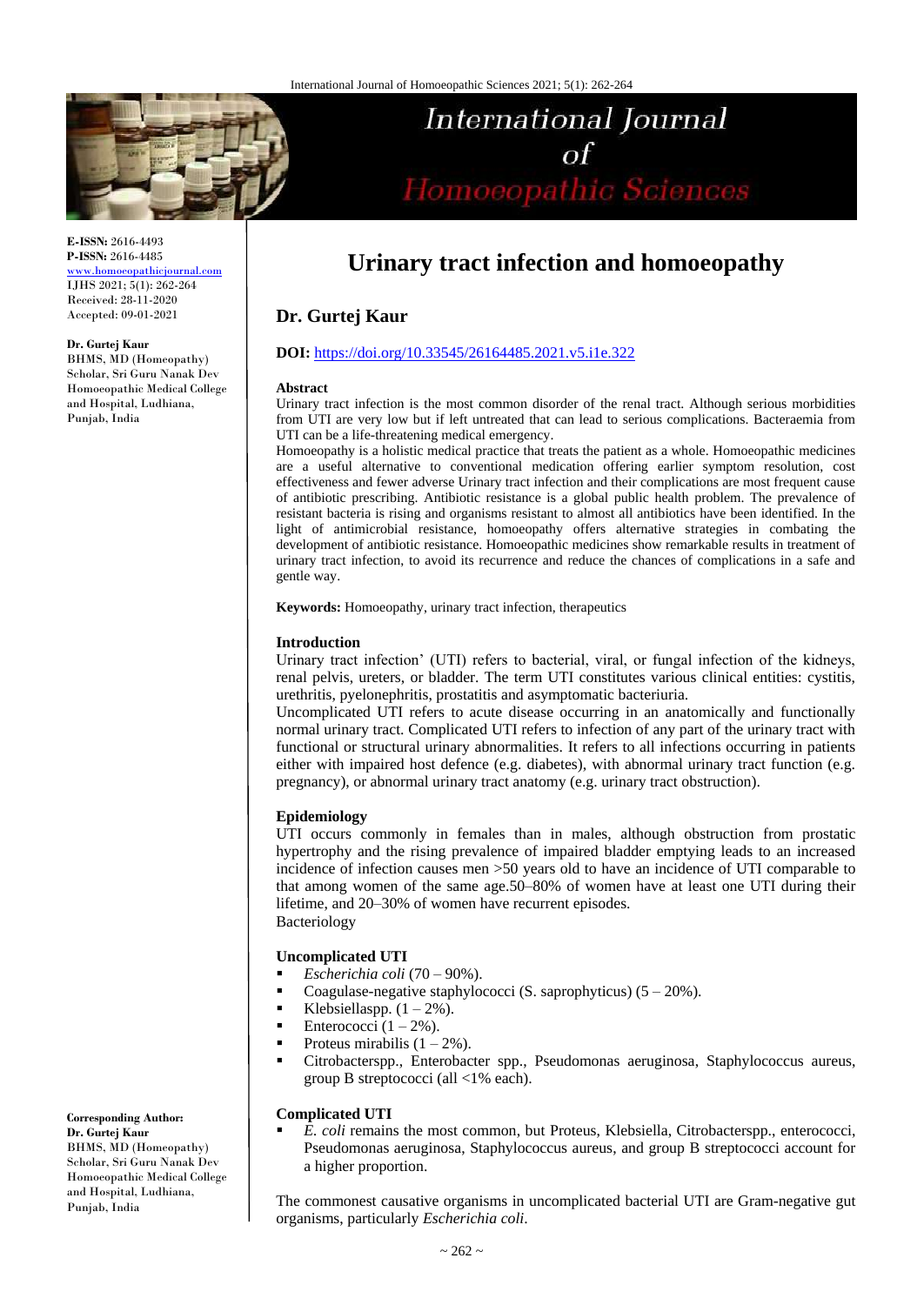# **Pathogenesis**

In the majority of UTIs, bacteria establish infection by ascending from the urethra to the bladder. Continuing ascent up the ureter to the kidney is the pathway for most renal parenchymal infections.

# **Contamination**

Bacteria contaminated the lower urinary tract because of the risk factors for e.g. *E. coli* - they initially colonize the urethra and bladder. This trigger an inflammatory response in the urinary tract. Neutrophils are then recruited in this area. In bladder we have bacteria and neutrophils. Bacteria multiply and they are able to evade the immune system. *E. coli* for example can bind to cells in lower urinary tract and hide from immune cells. Bacteria can form biofilms. A biofilm is any group of organisms in which they stick to each other and often these microorganisms adhere to surface and it allow them to survive. If this UTI progresses and left untreated or if the patient is immune-compromised has risk factors the bacteria can ascend towards the kidneys and colonies the kidneys causing an upper urinary tract infection. From here if left untreated the bacteria can spread into circulation via the renal veins causing worse case-Septic shock.

# **Catheterisation**

A big risk factor for developing UTI especially in female is urinary catheter. Same thing happens the catheter can introduce infection straight into bladder if not done hygienic. Bacteria colonies the bladder initiating an immune response. Neutrophils enter further promoting inflammation. Fibrinogen accumulates on the catheter providing an ideal environment for the attachment of uropathogens that express fibrinogen binding proteins. Bacteria can multiply and they can form biofilm, promote epithelial damage and concede infection of the kidneys as mentioned above.

# **Pregnancy**

In pregnancy UTI are common. Catheterisation will almost always result in an UTI. Reason being is not only urethra shorter in women but during pregnancy progesterone relaxes smooth muscles causing stasis of urine which allows for colonisation especially up to the kidneys. During pregnancy it is important to perform urinalysis because not only are urinary tract infections are more common but also asymptomatic untreated UTI during pregnancy can have consequences for growing infant in utero.

Risk factors include recent use of a diaphragm with spermicide, frequent sexual intercourse, catheterisation, immunosuppression, a history of UTI, diabetes mellitus, urinary tract obstruction and incontinence.

#### **Signs and symptoms**

When a UTI is suspected, the most important issue is to classify it as asymptomatic bacteriuria; as uncomplicated cystitis, pyelonephritis, or prostatitis; or as complicated UTI.

- Asymptomatic bacteriuria is diagnosed when a screening urine culture performed for a reason unrelated to the genitourinary tract is incidentally found to contain bacteria, but the pt. has no local or systemic symptoms referable to the urinary tract.
- Cystitis presents with dysuria, urinary frequency, and urgency; nocturia, hesitancy, suprapubic discomfort, and gross hematuria are often noted as well. Unilateral back or flank pain and fever are signs that the upper urinary tract is involved.
- Pyelonephritis presents with fever, lower-back or costovertebral-angle pain, nausea, and vomiting. Bacteremia develops in 20–30% of cases.
- Prostatitis can be either infectious or non-infectious; non-infectious cases are far more common. Acute bacterial prostatitis presents with dysuria, urinary frequency, fever, chills, symptoms of bladder outlet obstruction, and pain in the prostatic, pelvic, or perineal area.
- Complicated UTI presents as symptomatic disease in a man or woman with an anatomic predisposition to infection, with a foreign body in the urinary tract, or with factors predisposing to a delayed response to therapy.
- Clinical Presentation lower urinary tract infection
- **Dysuria**
- Frequency<br>I Irgency
- $\blacksquare$  Urgency
- Nocturia
- Haematuria
- Suprapubic discomfort
- Clinical Presentation upper urinary tract infection
- $\blacksquare$  Fever
- Nausea/Vomiting
- Diarrhoea
- General malaise

Classical triad of upper urinary tract infection - vomiting, flank pain, fever.

#### **Diagnosis**

The clinical history itself has a high predictive value in diagnosing uncomplicated cystitis; in a patient presenting with both dysuria and urinary frequency in the absence of vaginal discharge, the likelihood of UTI is 96%.

# **Investigation**

Dipstick urine: positive leucocyte esterase 9 nitrite reductase. Positive predictive value of 7 66% and a negative predictive value of 7 90%. May be modest haematuria or proteinuria. In low-risk cases, no further investigation is needed if positive dipstick with characteristic symptoms.

- Clean-catch MSU for microscopy at x 40 magnification (i.e. high-powered field), pyuria  $(>10 4$  WCC per mL urine) 9 organisms. WCC casts strongly suggest pyelonephritis.
- Culture: sample should be cultured within 2h of sampling. If not possible, store at 4 \* (for <48h). Repeat urine culture to confirm eradication post-treatment is not recommended.
- A pregnancy test should be undertaken if appropriate.
- If suspected pyelonephritis: WCC, CRP, SCr, U&E.
- Imaging is only required in complicated cases, e.g. fever persists >48h despite therapy, clinical